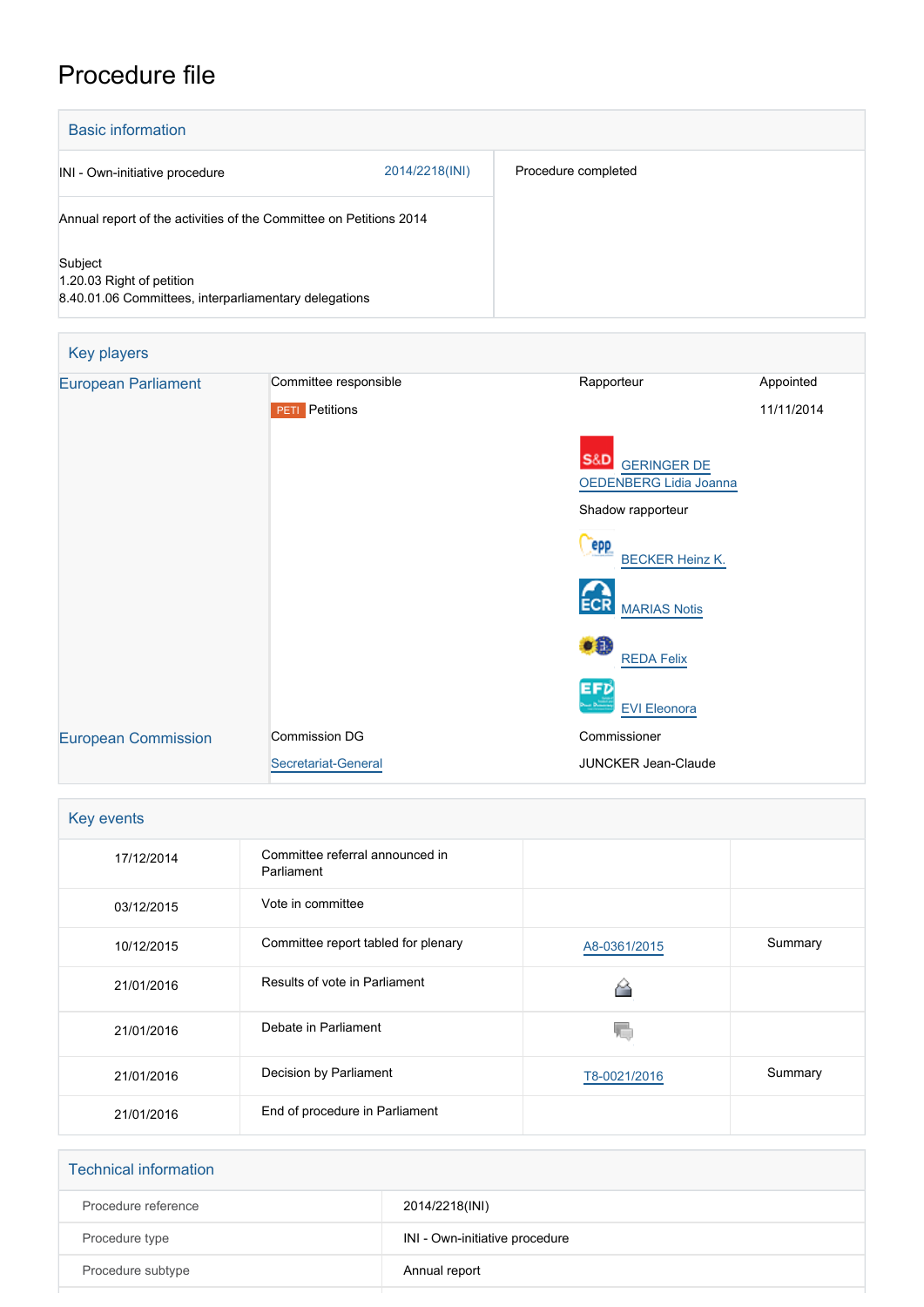| Legal basis                | Rules of Procedure EP 227-p7 |
|----------------------------|------------------------------|
| Stage reached in procedure | Procedure completed          |
| Committee dossier          | PETI/8/02170                 |

Documentation gateway

| <b>Boodinghandi</b> galcway                         |              |            |    |         |
|-----------------------------------------------------|--------------|------------|----|---------|
| Committee draft report                              | PE544.272    | 22/09/2015 | EP |         |
| Amendments tabled in committee                      | PE569.641    | 09/11/2015 | EP |         |
| Committee report tabled for plenary, single reading | A8-0361/2015 | 10/12/2015 | EP | Summary |
| Text adopted by Parliament, single reading          | T8-0021/2016 | 21/01/2016 | EP | Summary |
| Commission response to text adopted in plenary      | SP(2016)220  | 01/06/2016 | EC |         |

## Annual report of the activities of the Committee on Petitions 2014

The Committee on Petitions adopted the own-initiative report by Lidia Joanna GERINGER de OEDENBERG (S&D, PL) on the activities of the Committee on Petitions during 2014.

The purpose of the annual report on the activities of the Committee on Petitions aims to present an analysis of the petitions received in 2014 as well as to discuss possible improvements in procedures and in relations with other institutions;

In terms of statistics, the report noted that 2 714 petitions were received in 2014, which is almost 6 % down on the figure for 2013 when 2 885 petitions were lodged with Parliament: 790 petitions were considered admissible and followed up; 1070 petitions were considered inadmissible; whereas 817 petitions were admissible and have been closed; 37 petitions had their recommendation challenged. These figures amount to nearly twice as many petitions as were received in 2009.

However, the number of petitions received is modest when compared to the EUs total population, which indicates that the vast majority of EU citizens are not yet aware of the right to petition, or of its possible usefulness as a means of drawing the attention of the EU institutions and the Member States to matters which affect them and about which they are concerned. Furthermore, even though some EU citizens are aware of the petition process, there is still widespread confusion about the EU's field of activity, as is shown by the high number of inadmissible petitions received (39.4 %).

Improve institutional coordination: the report stated that better institutional coordination with institutions at EU, national and regional level, and with other bodies, is essential if the issues raised by petitions are to be addressed in a prompt manner. It underlined the growing importance of the Committee on Petitions as a scrutiny committee that should be a point of reference for the transposition and implementation of the European legislation at the administrative level in Member States.

Members considered it essential that cooperation with the national parliaments, and their relevant committees, and with the governments of the Member States be strengthened, and that Member State authorities be encouraged to be fully transparent in transposing and applying EU law. They urged the creation well-functioning petition committees in national parliaments, which would increase the effectiveness of the cooperation between the Committee on Petitions and the national parliaments. They called for the EU institutions to take greater account of the work carried out by the European Ombudsman and for additional mechanisms to ensure the direct involvement of citizens in the decision-making processes of the European institutions.

The report warned about the persisting backlog in the treatment of petitions, and called for an increase in the human resources available within the Committee's Secretariat. It considered as well that Parliament has a particular obligation to ensure that inadmissible or unfounded petitions are not declared inadmissible, or are not closed, for an unjustifiably long period of time, and emphasised, in this context, the inadmissibility or closure of a petition must be justified vis-à-vis the petitioner.

Role of the Commission: stressing the Commissions significant role in assisting with cases raised by petitioners, the report called on the Commission to:

- monitor, in a proactive and timely fashion, certain projects reported by petitioners in which EU law has been, or will in the future be, breached through the implementation of official planning;
- remedy such instances of incorrect transposition of EU law, or of failure to transpose EU law, as have been reported in a large number of petitions and be less hesitant in making use of the initiation of infringement proceedings in this regard;
- engage fully in the process of petitions, in particular by conducting thorough inquiries of the admissible cases submitted to it, and, ultimately, to provide accurate and updated answers to the petitioners in writing;
- facilitate access to documents with all relevant information related to EU Pilot procedures, particularly with regard to petitions received;
- ensure proactive monitoring, and timely preventive action, by the Commission where there is well-founded evidence that certain planned and published projects may breach EU legislation.

Wide range of issues: the report stressed the wide range of the subjects raised in the petitions filed by citizens, such as: (i) fundamental rights, (ii) human rights, (iii) the rights of persons with disabilities, (iv) the internal market, (v) environmental law, (vi) labour relations, (vii) migration policies, (viii) trade agreements, (ix) public health issues, (x) separation or divorce of parents which raise child welfare issues, (xi) transport, (xii) animal rights and (xiii) discrimination. The Committee on Petitions must specialise its work further by nominating internal rapporteurs on the major policies to which petitioners refer.

Members also stressed citizens' concern regarding, and rejection of, the Transatlantic Trade and Investment Partnership (TTIP), and the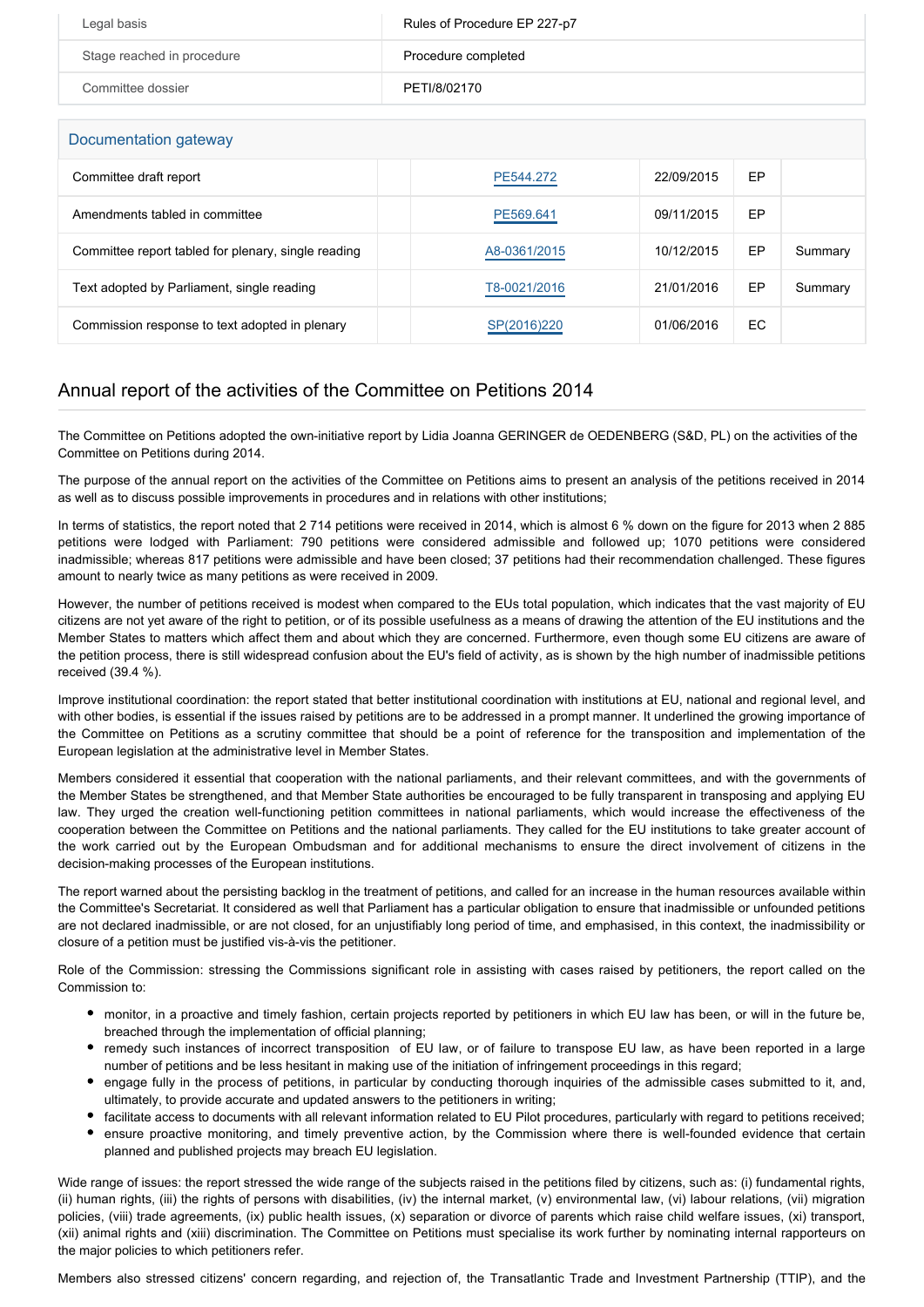opaque negotiations in which the Commission is participating, as highlighted in numerous petitions received in 2014. They pointed to the importance of the Commission urgently implementing the recommendations made by the European Ombudsman in this regard.

The committee underlined the high number of petitions received that reject the use of hydraulic fracturing for the extraction of gas and oil from the subsoil, and that highlight the harmful environmental, economic and social consequences linked to the use of this technique.

Lastly, it felt that the organisation of public hearings is an important way of examining problems raised by petitioners, and stressed the importance of ensuring that the Committee on Petitions has a fully operational internet portal through which petitioners may effectively register, submit their petition, upload supporting documents, support admissible petitions and receive information about, as well as automatic e-mail alerts about changes to the status of, their petitions.

## Annual report of the activities of the Committee on Petitions 2014

The European Parliament adopted by 481 votes to 67, with 44 abstentions, a resolution on the activities of the Committee on Petitions during 2014.

In terms of statistics, the report noted that 2 714 petitions were received in 2014, which is almost 6 % down on the figure for 2013 when 2 885 petitions were lodged with Parliament: 790 petitions were considered admissible and followed up; 1070 petitions were considered inadmissible; whereas 817 petitions were admissible and have been closed; 37 petitions had their recommendation challenged. These figures amount to nearly twice as many petitions as were received in 2009.

However, the number of petitions received is modest when compared to the EUs total population, which indicates that the vast majority of EU citizens are not yet aware of the right to petition, or of its possible usefulness as a means of drawing the attention of the EU institutions and the Member States to matters which affect them and about which they are concerned. Furthermore, even though some EU citizens are aware of the petition process, there is still widespread confusion about the EU's field of activity, as is shown by the high number of inadmissible petitions received (39.4 %).

Prompt processing of petitions: Parliament pointed out that admissible petitions should be discussed in the Committee within nine months of the petition being filed. Moreover, the resolution stated that better institutional coordination with institutions at EU, national and regional level, and with other bodies, is essential if the issues raised by petitions are to be addressed in a prompt manner. It underlined the growing importance of the Committee on Petitions as a scrutiny committee that should be a point of reference for the transposition and implementation of the European legislation at the administrative level in Member States.

Parliament considered it essential that cooperation with the national parliaments, and their relevant committees, and with the governments of the Member States be strengthened, and that Member State authorities be encouraged to be fully transparent in transposing and applying EU law. It urged the creation well-functioning petition committees in national parliaments, which would increase the effectiveness of the cooperation between the Committee on Petitions and the national parliaments. It called for the EU institutions to take greater account of the work carried out by the European Ombudsman and for additional mechanisms to ensure the direct involvement of citizens in the decision-making processes of the European institutions.

Parliament warned about the persisting backlog in the treatment of petitions, and called for an increase in the human resources available within the Committee's Secretariat. It emphasised the requirement that the inadmissibility or closure of a petition on account of it being unfounded must be carefully justified vis-à-vis the petitioner.

Role of the Commission: stressing the Commissions significant role in assisting with cases raised by petitioners, Parliament called on the Commission to:

- monitor, in a proactive and timely fashion, certain projects reported by petitioners in which EU law has been, or will in the future be, breached through the implementation of official planning;
- remedy such instances of incorrect transposition of EU law, or of failure to transpose EU law, as have been reported in a large number of petitions and be less hesitant in making use of the initiation of infringement proceedings in this regard;
- engage fully in the process of petitions, in particular by conducting thorough inquiries of the admissible cases submitted to it, and, ultimately, to provide accurate and updated answers to the petitioners in writing;
- facilitate access to documents with all relevant information related to EU Pilot procedures, particularly with regard to petitions received;
- ensure proactive monitoring, and timely preventive action, by the Commission where there is well-founded evidence that certain planned and published projects may breach EU legislation.

Wide range of issues: the resolution stressed the wide range of the subjects raised in the petitions filed by citizens, such as: (i) fundamental rights, (ii) human rights, (iii) the rights of persons with disabilities, (iv) the internal market, (v) environmental law, (vi) labour relations, (vii) migration policies, (viii) trade agreements, (ix) public health issues, (x) separation or divorce of parents which raise child welfare issues, (xi) transport, (xii) animal rights and (xiii) discrimination. The Committee on Petitions must specialise its work further on the major policies to which petitioners refer.

Parliament pointed to the important work carried out by the Committee on Petitions in the context of the implementation of the UN Convention on the Rights of Persons with Disabilities. It called, in this respect, for the capacity of the Committee on Petitions and its Secretariat to be enhanced, enabling the Committee properly to fulfil its protection role.

Members also stressed citizens concern regarding:

- the Transatlantic Trade and Investment Partnership (TTIP) negotiations in which the Commission is participating, the Commission should urgently implement the recommendations made by the European Ombudsman in this regard;
- alleged instances of injustice that have occurred in the course of administrative and judicial procedures for the separation or divorce of parents in which issues concerning the custody of young children and forced adoptions are raised.

Parliament pointed out the large number of petitions received: (i) rejecting the use of hydraulic fracturing for the extraction of gas and oil from the subsoil, and the environmental, economic and social consequences linked to the use of this technique; (ii) highly criticising migration policies, trade and external policies in terms of their compliance with provisions to ensure the human rights of migrants.